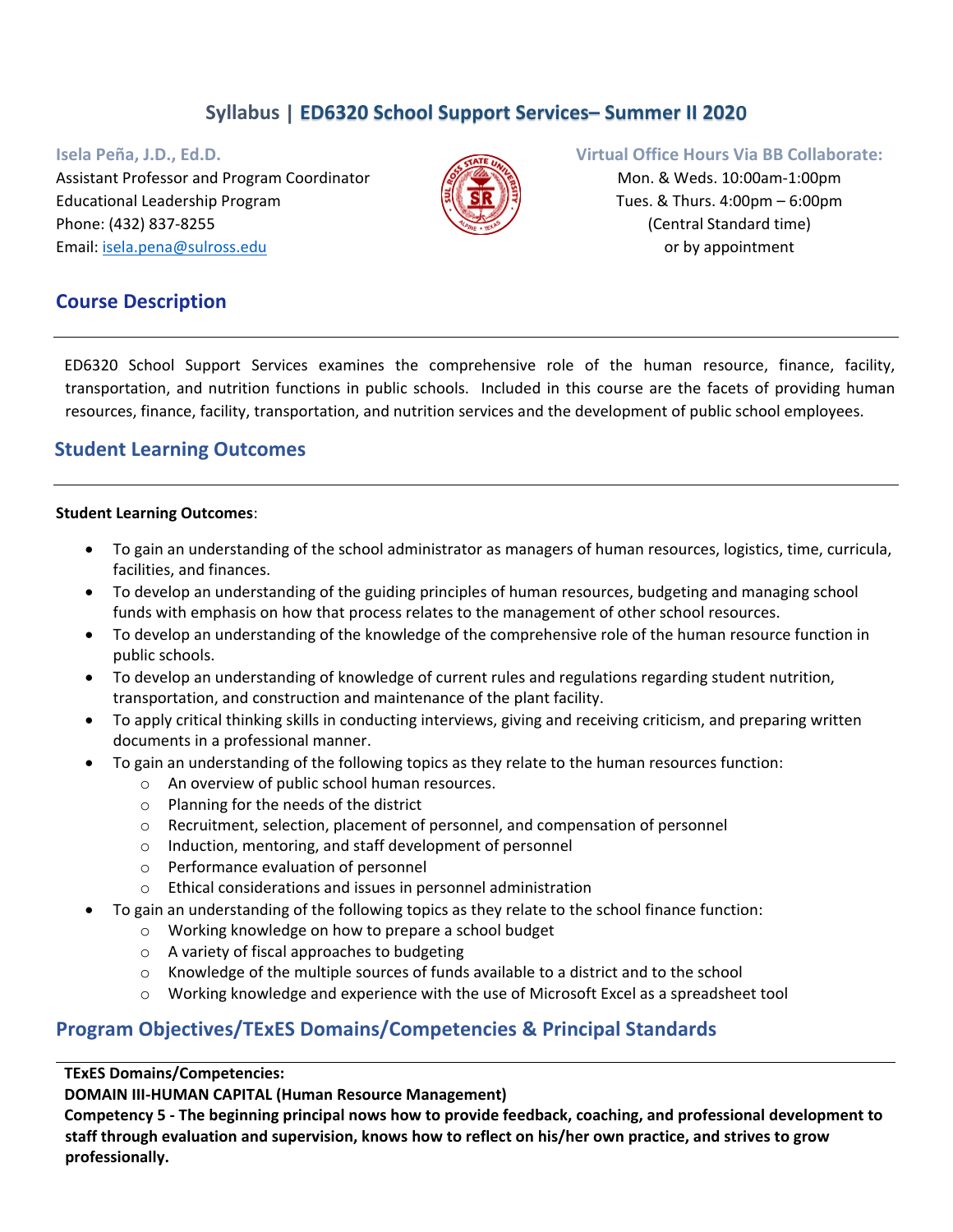Competency 6 - The beginning principal knows how to promote high-quality teaching by using selection, placement, **and retention practices to promote teacher excellence and growth.**

- Students will learn that professional development is a continuous, ongoing process.
- Students will learn how to implement and monitor a professional development and how to measure its impact on student achievement.
- Students will know how to implement a staff evaluation and development system to improve the performance of all staff members and apply the legal requirements for personnel management.

## **DOMAIN IV‐EXECUTIVE LEADERSHIP (Communication and Organizational Management)**

**Competency 7‐The beginning principal knows how to develop relationships with internal and external stakeholders including selecting appropriate communication strategies for particular audiences.**

**Competency 8‐The beginning principal knows how to focus on improving student outcomes through organizational collaboration, resiliency, and change management.**

- Students will learn the steps to creating an action plan for school improvement and will gain practical knowledge and application by creating an action plan.
- Students will learn theories relating to the organizational structures of schools and the school culture that defines them.
- Students will know how to apply organizational, decision-making and problem-solving skills to ensure an effective learning environment.
- Students will examine instructional theories in practice that increase student achievement and turn schools around.

## **DOMAIN V‐STRATEGIC OPERATIONS (Alignment and Resource Allocation)**

**Competency 9‐The beginning principal knows how to collaboratively determine goals and implement strategies aligned with the school vision that support teacher effectiveness and positive student outcomes. Competency 10‐The beginning principal knows how to provide administrative leadership through resource management, policy implementation, and coordination of school operations and programs to ensure a safe learning environment.**

- Students will learn how to mobilize resources to promote student success.
- Students will learn the difference between being a "leader" and a "manager."
- Students will examine, analyze, and reflect on all the principal managerial functions that sustain the campus.
- Students will examine the functions of human resources, food services, transportation, budget, class scheduling, and safety, and how these managerial functions affect student learning.
- Students will know how to apply principles of effective leadership and management.
- Students will know how to apply principals of leadership and management to the campus physical plant and support systems to ensure a safe and effective learning environment.

### **Texas Principal Standards:**

- Standard 2‐‐Human Capital. The principal is responsible for ensuring there are high‐quality teachers and staff in every classroom and throughout the school.
- Standard 5‐‐Strategic Operations. The principal is responsible for implementing systems that align with the school's vision and improve the quality of instruction.

### **Marketable Skills:**

- Students will be able to communicate professionally through diverse written and in-person formats, including e‐mail, memos, facilitating meetings, etc. to an array of audiences, including internal and external stakeholders.
- Student will able to gather information and analyze data to define campus needs, set goals, to solve a diverse set of problems.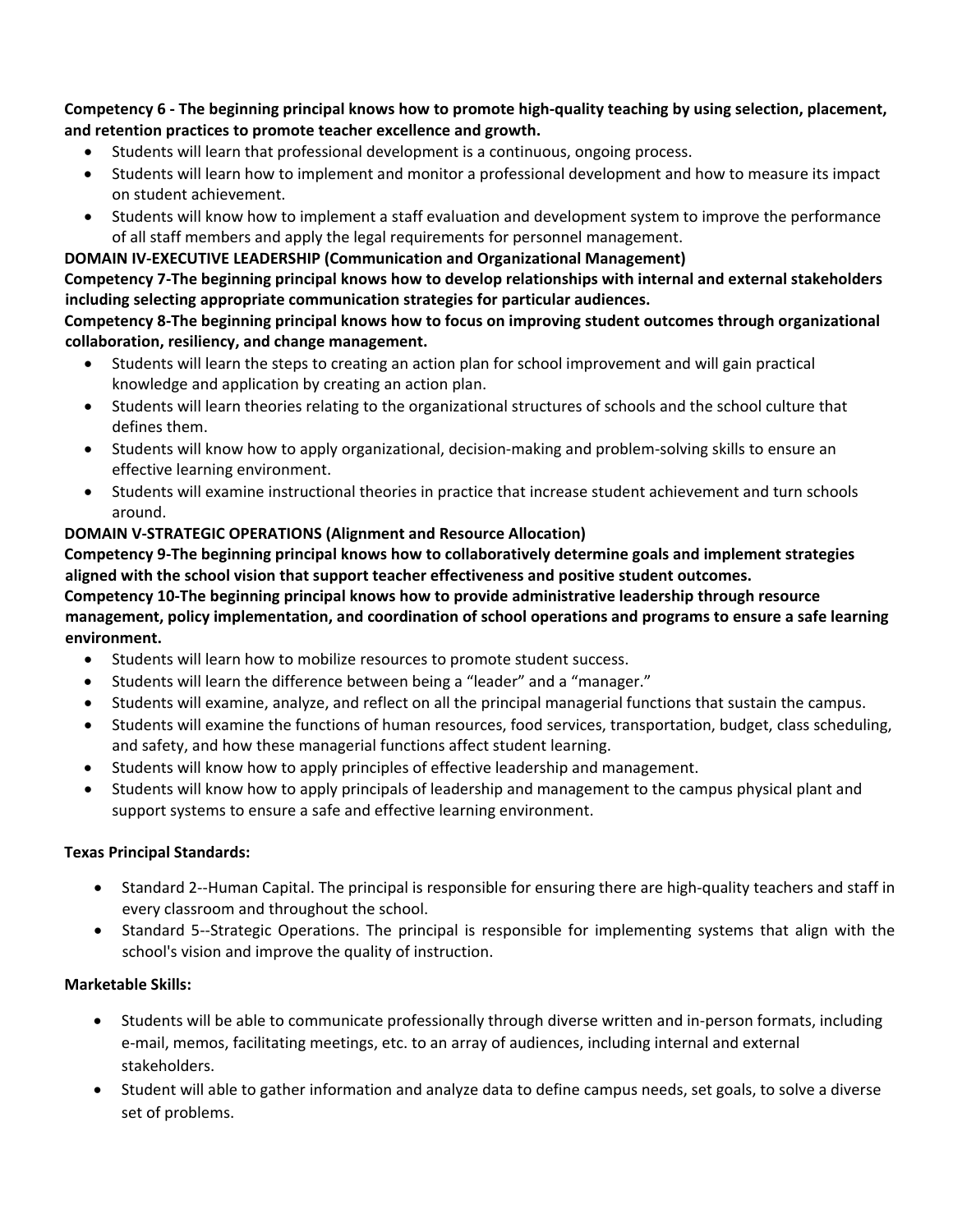Students will be able to exercise administrative leadership to ensure resource management, policy implementation, and coordination of organizational operations in an ethical manner.

# **Materials**

#### **Required Text**

All of the following books are required for the course. You will also need Microsoft Excel.

- Rebore, R. W. (2011). *The essentials of human resource administration in education* (1st ed.). NY: Prentice Hall.
- Other texts or readings as assigned.

#### **Recommended Text**

 Fogarty, R.J. & Pete, B.M. (2017). *From staff room to classroom: A guide for planning and coaching professional development (2nd ed.).* Corwin: Thousand Oaks, Calif. ISBN‐10: 1506358276, ISBN‐13: 978‐1506358277

Students will need to refer to a style guide for matters of style and formatting. The standard in Educational Leadership and the College of Education is the most recent APA manual. In addition to serving as a reference guide for matters of style and formatting, this book will aid you in conceptualizing, researching, and writing your papers.

 American Psychological Association (2010). *Publication manual of the American psychological association* (6th ed.). Washington, DC.

# **Assignments and Grades**

| <b>Type of Assignment</b>                                                                               | <b>Points</b> |
|---------------------------------------------------------------------------------------------------------|---------------|
| Modules $-1-7$                                                                                          |               |
| Module 1-Finance structure and planning, using attached materials, Chapter 5, Money & Schools, prepare  |               |
| paper explaining the Texas school finance system; then summarize the types of budgeting for schools     |               |
| from the information in Money & Schools. Then, prepare a PowerPoint on your campus budget process       |               |
| $(200 \text{ pts})$                                                                                     |               |
| Module 2-Chapter 3, Rebore, Human Resources, recruitment and selection assignment: preparation of       |               |
| comprehensive campus plan to recruit teachers; interview human resource director, and preparation of    |               |
| comprehensive orientation and staff development plan. (200 pts)                                         |               |
| Module 3 - PD & Implementation Plan -Pillar Assignment, Create a preliminary PD and Implementation      |               |
| Plan based on identified student achievement challenge/problem (300 pts)                                |               |
| Module 4-Facility funding, use attached materials and prepare paper on facility funding. Then, with the |               |
| Administrator in charge of construction and maintenance, conduct inspection. Complete inspection form   |               |
| and prepare inspection report. (100 pts)                                                                |               |
| Module 5-Transportation services, review websites, and review 3 articles on current issues in school    |               |
| transportation; then, interview Director of Transportation and prepare paper. (100 pts)                 |               |
| Module 6-Food services, use websites provided and interview Administrator in charge of food             |               |
| services/financing and prepare paper. (100 pts)                                                         |               |
| <b>TOTAL POINTS:</b>                                                                                    | 1000          |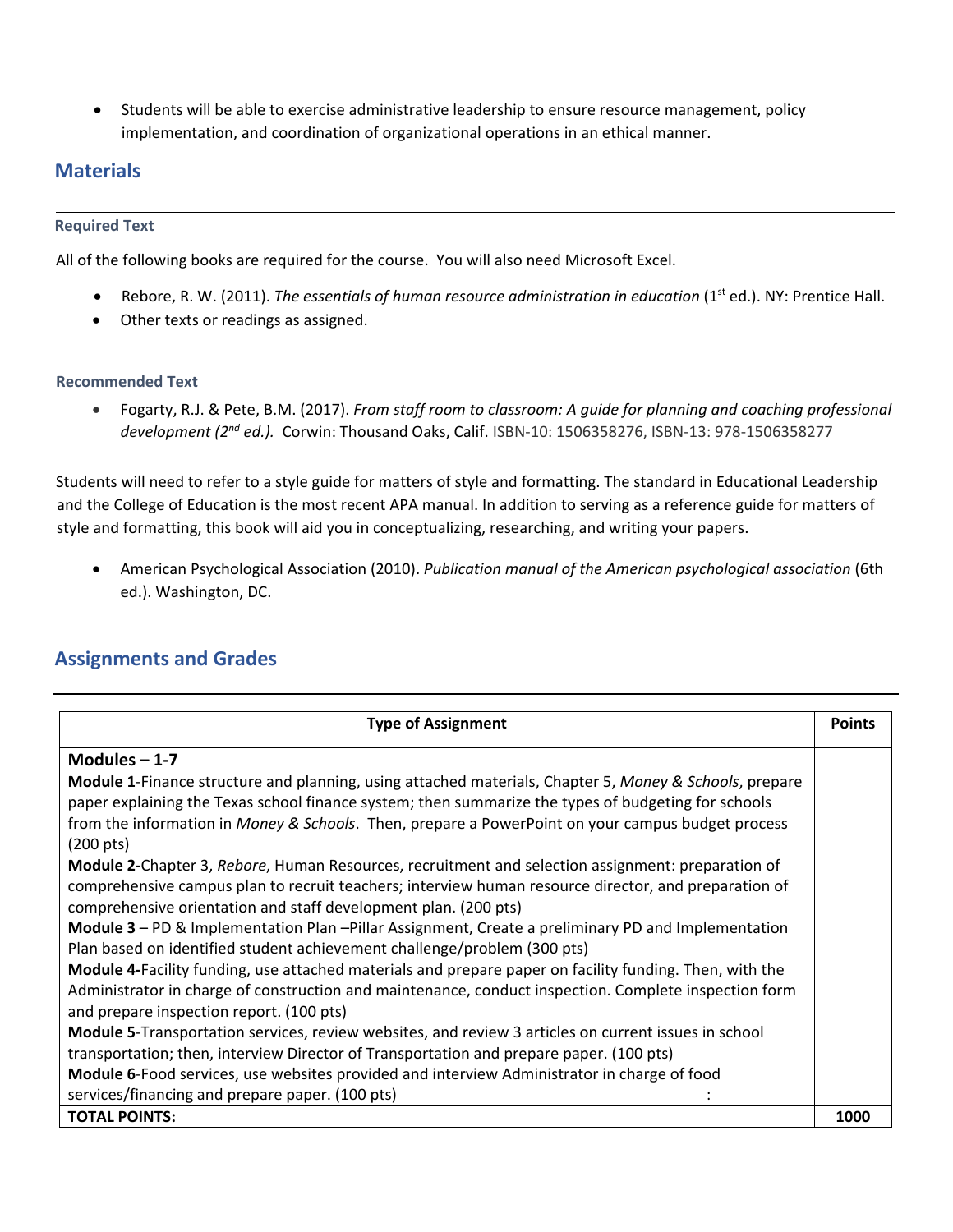The **grading policy** for this course is as follows:

 $A = 800 - 1000$  $B = 600 - 799$  $C = 400 - 599$  $F = 399$  or less

## **Course Schedule**

The following is a schedule of assignment due dates. All assignments are due by 11:59pm (CST) on the date listed.

| <b>DATE DUE</b> | <b>MODULE</b>                                                                        |
|-----------------|--------------------------------------------------------------------------------------|
| July 1          | 1 <sup>ST</sup> DAY OF CLASS                                                         |
| July 8          | Module 1-Basic Funding & Budget Planning Module                                      |
| July 15         | Module 2-Recruitment, Selection, Placement & Induction Pillar Assignment             |
| July 22         | Module 4 – School Facilities and Module 5 – Transportation Services                  |
| July 29         | Module 3-Professional Development & Implementation Plan - Pillar Assignment (& PASL) |
| Aug. 5          | <b>Module 6- Food Services</b>                                                       |
| Aug. 7          | <b>Course Ends</b>                                                                   |

## **Blackboard and Online Access**

This class is taught online. Students will need an active Sul Ross account to access the course website through Blackboard. This site will have announcements, calendar, and learning modules, among other things.

# **Learning Environment & Grading Policy**

Successful completion of an online course requires dedication and constant effort. Do not fall behind in your work! Begin your assignments as soon as possible and get at least one module ahead. This will help you avoid the penalty for late work because there are always unforeseen events that arise. Submit professional quality work. Have someone proofread your submittals and always use the grammar and spell check functions on your computer before submission.

If you are not sure what plagiarism is, please read APA pp. 15‐16 and 170, or ask during office hours. But remember, the ultimate responsibility is your own. When in doubt, err on the side of caution.